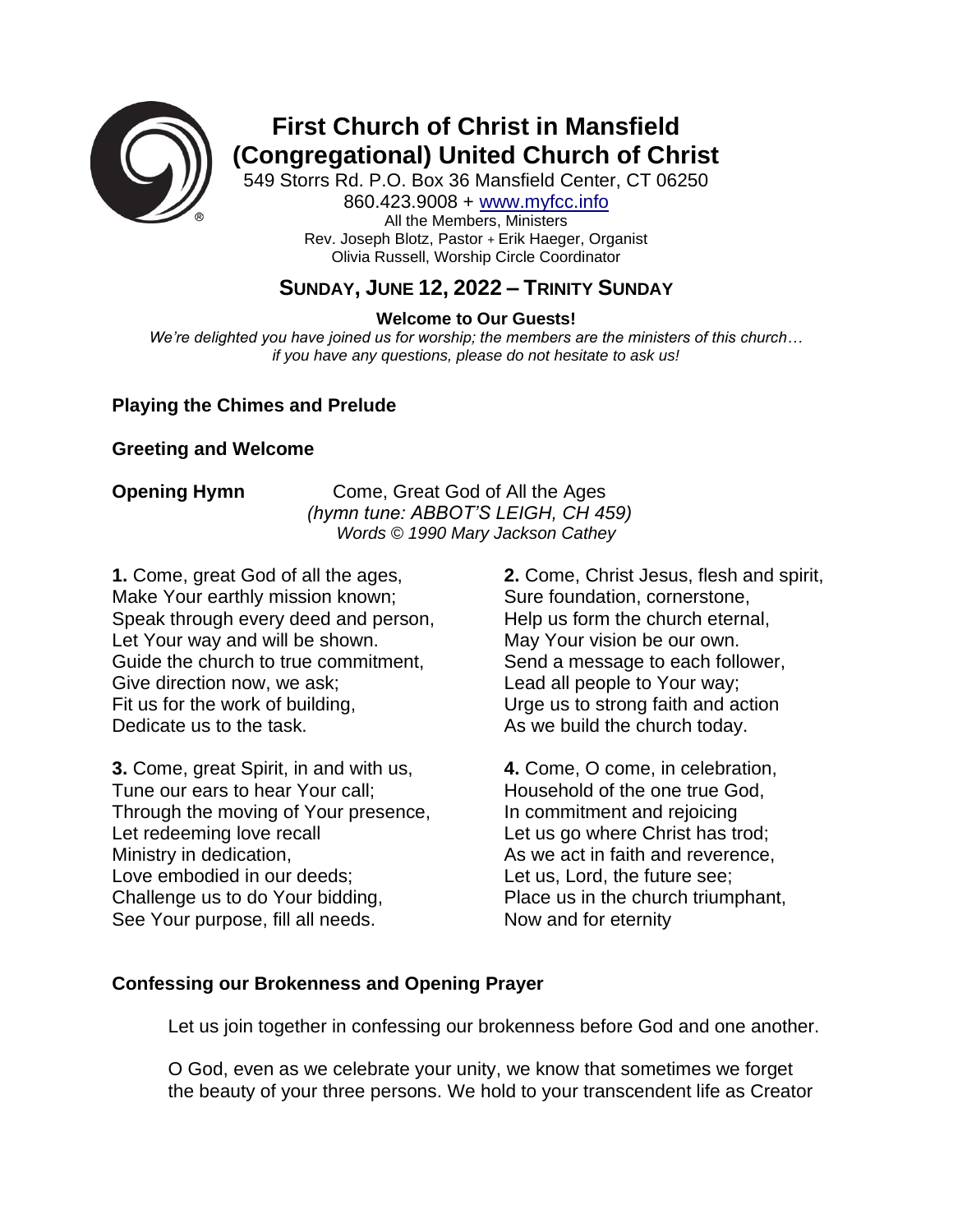and keep at a distance the challenges of Christ. We bow before your glory and keep your humanness away from the reality of our own lives..

**Forgive us, Jesus Christ. Guide and guard us, Holy Spirit, and go on creating within us, Creator God.**

*~ brief time of silent reflection ~*

The words God speaks

**are the life and sustenance of all that exists.**

The life Jesus gives

**is the re-creation and renewed birth of all that is broken and worn.** The Spirit's stirring in our souls

**is the inspiration for creativity, compassion, joy, and community.**

**Life-giving, life-restoring, life-fulfilling God; may our whole lives be worship. In all things, may we seek to connect with and to reflect your love and your hope.**

**Amen.**



**Hebrew Scripture** Proverbs 8:1-4, 22-31

Does not wisdom call, and does not understanding raise her voice? On the heights, beside the way, at the crossroads she takes her stand; beside the gates in front of the town, at the entrance of the portals she cries out: "To you, O people, I call, and my cry is to all that live.... The Lord created me at the beginning of his work, the first of his acts of long ago. Ages ago I was set up, at the first, before the beginning of the earth. When there were no depths I was brought forth,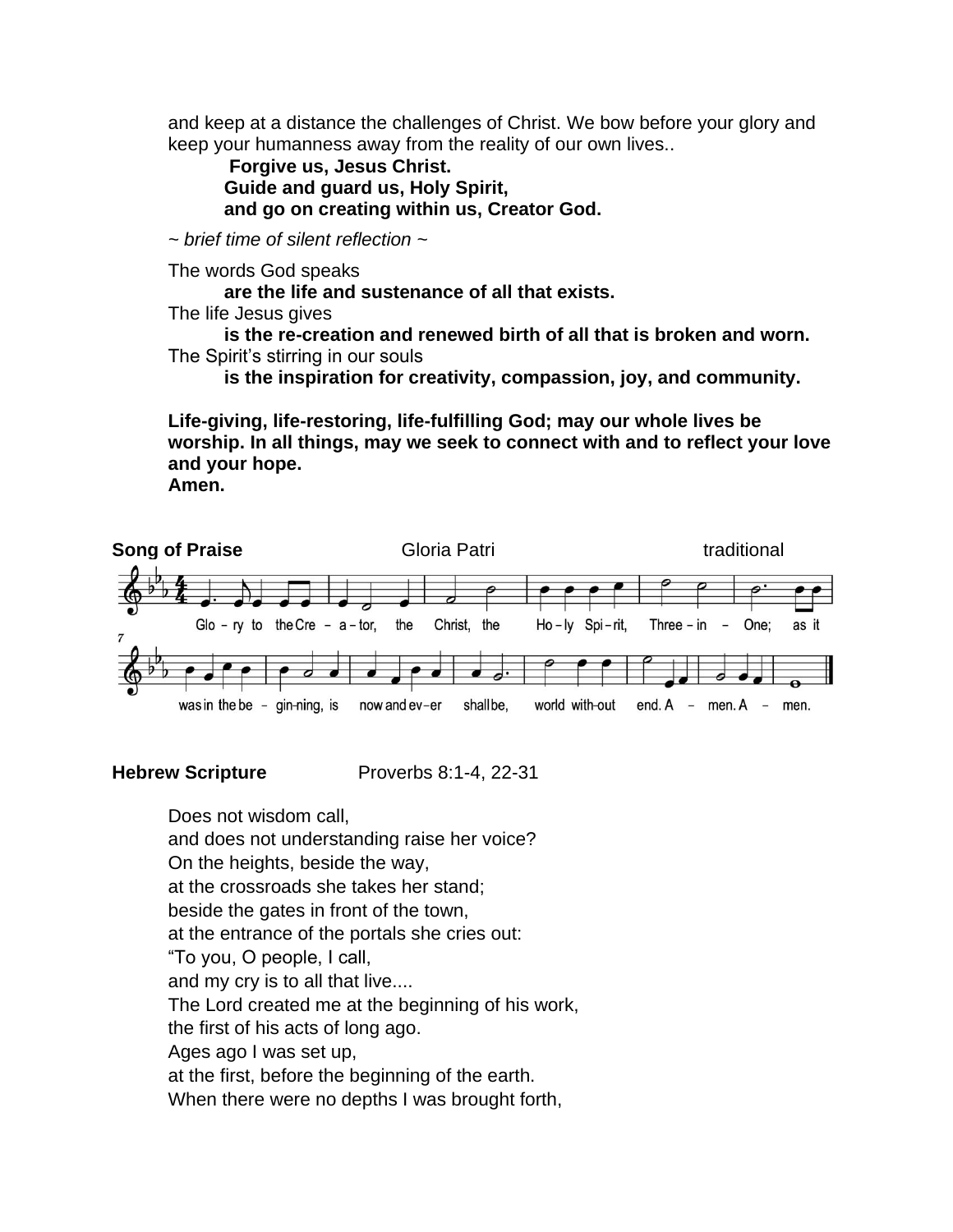when there were no springs abounding with water. Before the mountains had been shaped, before the hills, I was brought forth when he had not yet made earth and fields, or the world's first bits of soil. When he established the heavens, I was there, when he drew a circle on the face of the deep, when he made firm the skies above, when he established the fountains of the deep, when he assigned to the sea its limit, so that the waters might not transgress his command, when he marked out the foundations of the earth, then I was beside him, like a master worker; and I was daily his delight, rejoicing before him always, rejoicing in his inhabited world and delighting in the human race.

| <b>Psalter</b>             | Psalm 8                                                                       | <b>CH 728</b> |
|----------------------------|-------------------------------------------------------------------------------|---------------|
| <b>Christian Scripture</b> | Romans $5:1-5$                                                                |               |
|                            | Therefore, since we are justified by faith, we have peace with God through or |               |

since we are justified by faith, we have peace with God through our Lord Jesus Christ, through whom we have obtained access to this grace in which we stand; and we boast in our hope of sharing the glory of God. And not only that, but we also boast in our sufferings, knowing that suffering produces endurance, and endurance produces character, and character produces hope, and hope does not disappoint us, because God's love has been poured into our hearts through the Holy Spirit that has been given to us.

**Gospel** John 16:12-15

**Reflection** Deb Hubbell

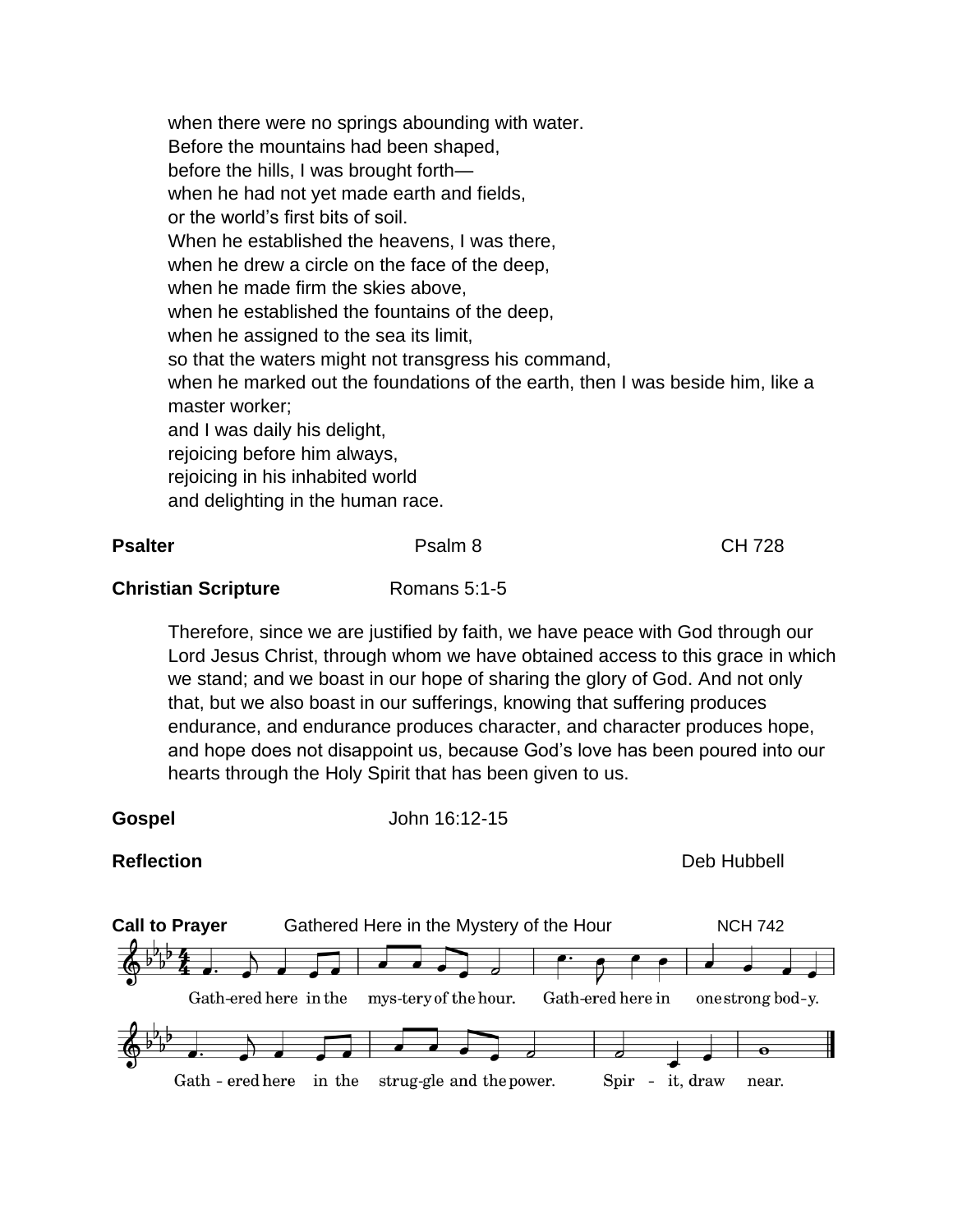### **Prayers of the People and the Prayer of Jesus**

During the Prayers of the People, when you hear the phrase "God of grace," the congregation will respond with "**hear our prayer**."

*Please pray the Prayer of Jesus in whatever language is most comfortable for you. The following are offered as examples…*

**Our Father/Mother/Creator, who art in heaven, hallowed be thy name. Thy kingdom come. Thy will be done on earth, as it is in heaven. Give us this day our daily bread, and forgive us our debts/sins/trespasses, as we forgive our debtors/those who sin/trespass against us. And lead us not into temptation, but deliver us from evil. For thine is the kingdom, and the power, and the glory, forever. Amen.**

**Musical Offering Amazing Grace** offered by Erik Haeger *Offerings may be placed in passed plates, mailed to: First Church of Christ in Mansfield UCC. Box 36. Mansfield Center, CT 06250, or given online at [www.myfcc.info](http://www.myfcc.info/)*



### **Prayer of Dedication**

**Loving God, may these gifts, given gratefully, be brought to life through the power of your creative Spirit. Multiply and use them to bring the word and the touch of Jesus to your people in this place and throughout the world. Amen**

| Hymn<br>God the Spirit, Guide and Guardian | CH 450 |
|--------------------------------------------|--------|
|--------------------------------------------|--------|

### **Benediction**

So now we leave this space of worship And while so much of the road ahead is uncertain, the path constantly changing,